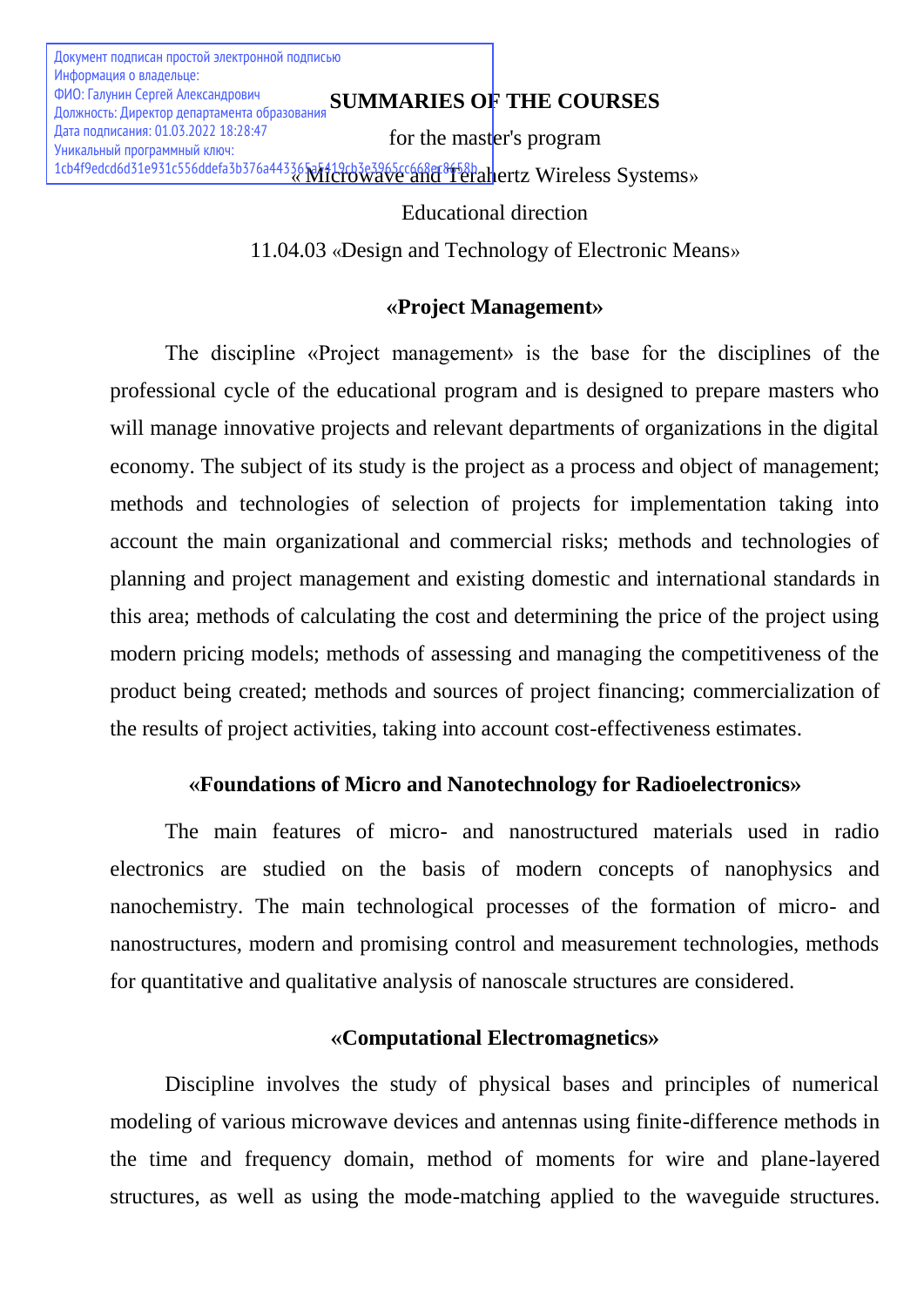Various forms of writing boundary conditions for boundary problems of electrodynamics, algorithms for generating vector electric and magnetic fields values by the Lorentz potentials are considered.

## **«Foundations of Scientific Research»**

Discipline «Foundations of Scientific Research» is a basic part of a general academic Master's cycle. The discipline is directed to acquaint the students with the structure of scientific knowledge, with the methods of scientific research, with the functions of scientific theories and laws; it broadens their ideological outlooks; develops elaboration of criteria for scientific character and the requirements to be met by scientific research and its results.

## **«Computer Technologies of End-to-End Design»**

The subject «Computer Technologies of End-to-end Design» includes methods and techniques to design radioelectronic functional units based on modern information technologies of the end-to-end design as well as CAD/CAM complexes using these methods and technologies.

### **«Infocommunication Networks»**

On the basis of a tiered approach to the construction of open systems, the following is considered: seven-layer Open Systems Interconnection model, especially the physical realization of network communication, transmission and reception of data by means of the data link layer, local area network, the network layer as a means of building a large network, wireless network technology.

In the course, the following is studied: the functional layers of the communication process; functional-functional means of establishing, maintaining and disconnecting physical connections; the physical layer; data transfer protocols; routing and retransmission, multiplexing network connection, segmentation and consolidation; methods of transmission is given on the communication lines; typical network topology; communication devices; structure of local networking standards; switching methods; implementation of interworking; domain name system; WANs.

2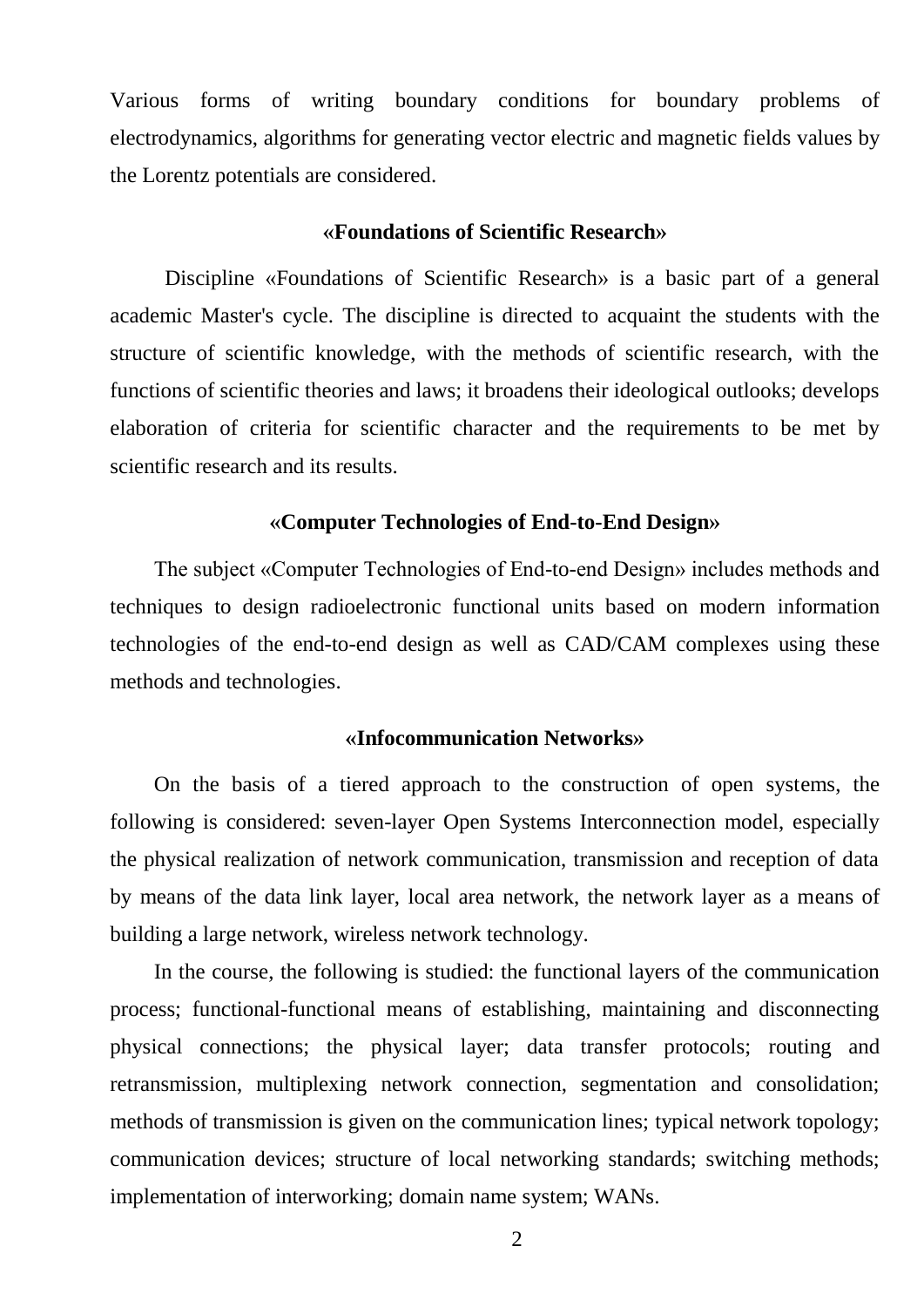#### **«CAD of Microwave Devices and Systems»**

The course is devoted to the modern of computer-aided of microwave devices and system. The important aspects of building receiver and transmitter models as the system level are considered. A special attention is paid at the design of microwave devices such as low noise amplifiers, oscillators, mixers, filters, antennas etc.Th ebasic principles of designing microwave devices on microstrip transmission lines, which are suitable for computer-aided manufacturing by means of the printed circuit board and hybrid integrated circuit technologies, are studied. Design of filters, diplexers and power dividers is considered. While studying the course, the students learn consequentially the full cycle of electronic device design and realization from the target specification to release for production.

## **«Russian as a Foreign Language»**

The discipline is intended for education of master's degree non-philological foreign students, who have the bachelor diploma of Russian institute of higher education and have the knowledge of Russian Language corresponding to the B 2 level. The program includes requirements for language knowledge level in different types of speech activity as well as grammar and speech material.

The mastering of this program will allow the foreign students to handle their communicative needs in educational, social and cultural sphere, will produce the base for successful learning of special subjects, and, as a result – for successful presentation of a thesis.

The Russian Language course for master's degree students must ensure the forming of a graduate's communicative competence on the level sufficient for professional activity in Russian Language. The education is realized on the source of general scientific, country-specific, literary, social and political texts.

# **«Foreign Language»**

The purpose of the course «Foreign language» - training in practical knowledge of a foreign language (English, German, French), the criterion of which is the ability to use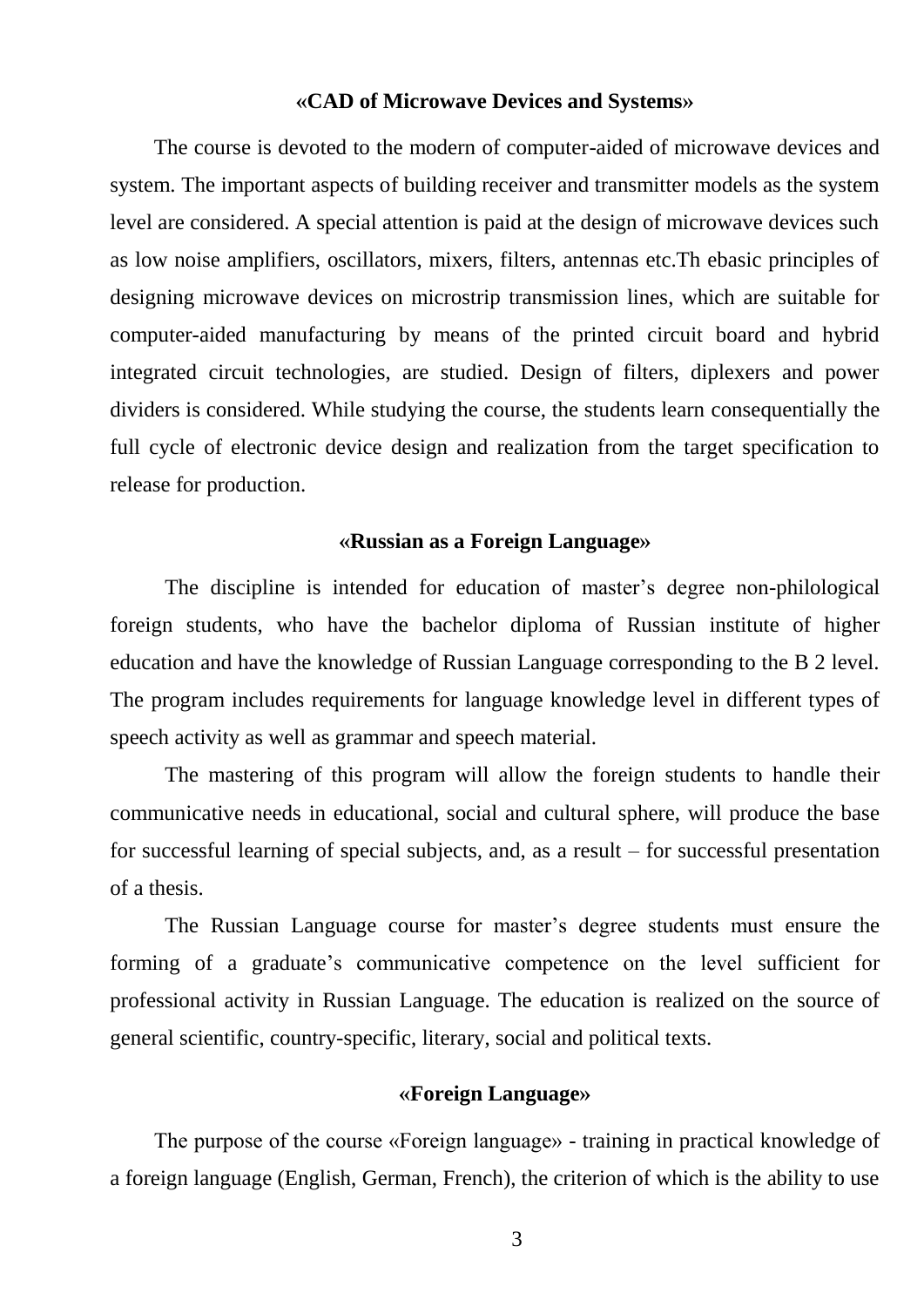the most common language means in the main types of speech activity: speaking, listening, reading and writing. The aim of the course is to master the ability to maintain communication in most situations that may arise in everyday and professional activities. The structure of the course is divided into the following aspects (modules): speaking practice and listening, reading, writing practice, translation practice and practical grammar. Modules differ in topics and lexical composition of educational and informational materials. Systematic improvement of all four language skills and basic grammatical topics is provided.

## **«Introduction to Wireless Systems»**

Studying the course, students learn physical foundations and design principles of wireless systems for data and energy transmission, gain an impression on main types of such systems, their evolution, applications, and future trends.

## **«Basics of Antenna Design»**

In the course, the classification of antennas is given, their main characteristics are considered: the radiation pattern (RP), the width of the RP, the far and near antenna zones, the antenna input impedance, the directivity factor, the radiation resistance, the bandwidth, the gain factor, the efficiency. The basic types of antennas are considered: dipole, monopole, loop and printed antennas. The concept of phased array antennas (PhAA) is given. The lectures use the latest advances in the development and application of antennas in the field of wireless microwave systems. The practical study is aimed to obtain basic skills in the design of antennas for communication systems.

# **«Passive Microwave Components and Devices»**

Studying the course is intended to familiarize students with microwave integrated circuit components, design principles and applications of passive microwave devices. Besides, it allows students to master basic practical skills in the design of microwave integrated circuits.

4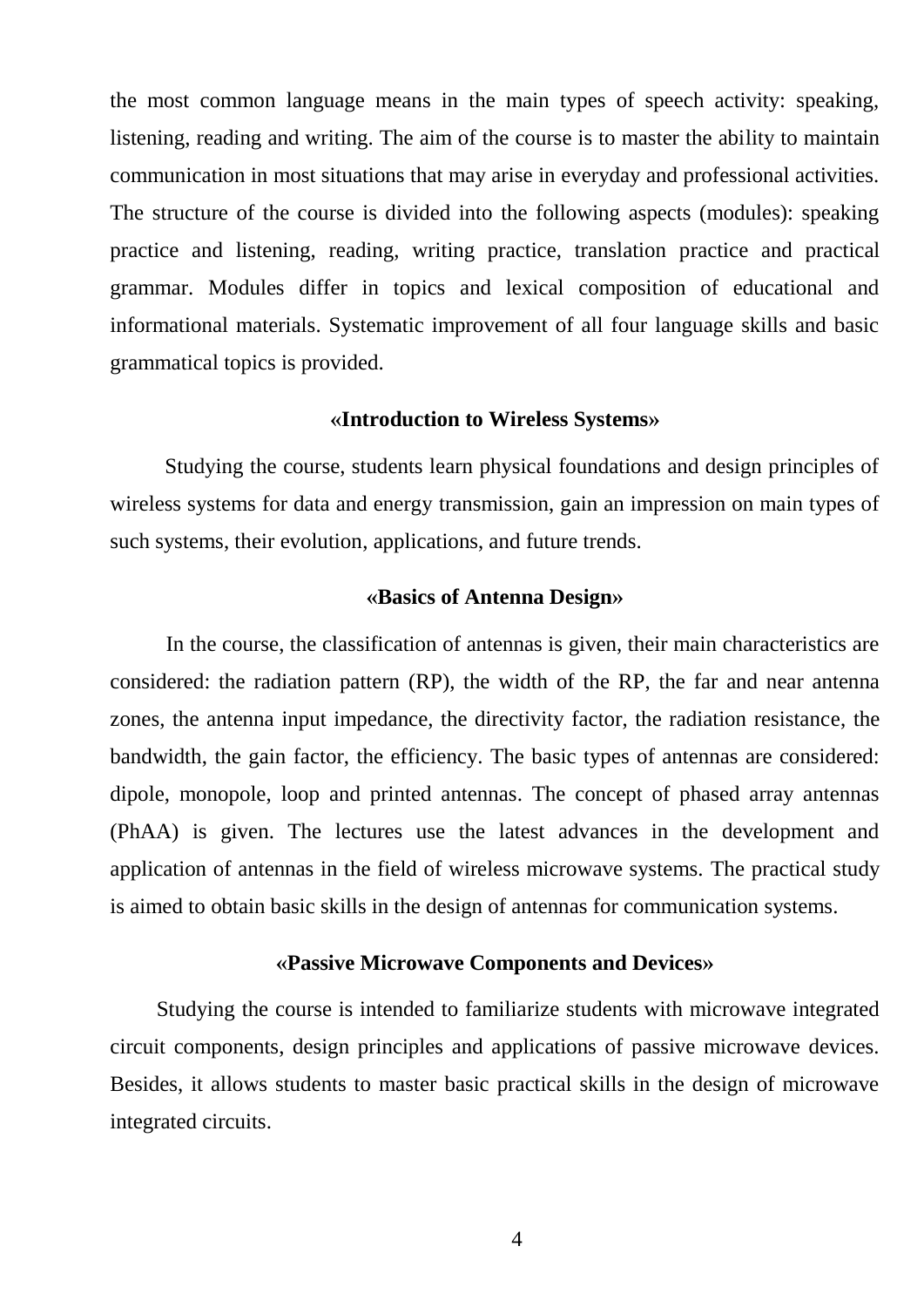#### **«Wireless Communication Systems»**

The basic principles of mobile communication systems, the features of the radio channel and the resulting limitations on the characteristics of wireless communication systems, estimation of the radio link budget, the features of propagation of radio waves on typical transmission paths, the structure and basic characteristics of mobile communication systems are considered.

## **«Active Microwave Devices»**

The course «Active Microwave Device» is focused on the basics of designing active devices such as microwave low-noise amplifiers, power amplifiers, and oscillators. Also, attention is paid to active elements and technologies providing improved performance, mass production and miniaturization of the devices. Practical study is aimed at obtaining elementary skills in designing devices used in receiver and transmitter microwave modules of communication systems.

## **«Introduction to Microwave Measurements»**

When studying the course, students learn about methods to measure main characteristics of passive and active microwave devices as well as antennas. They master skills of practical work with the state-of-the-art measurement equipment. The course comprises basics of power measurement, scattering parameters and noise figure measurements of microwave devices as well as measurement of antenna characteristics, signal spectrum analysis and measurement of the dielectric material parameters at microwaves.

#### **«Metamaterials for Microwave and THz Applications»**

In the course, students study the main properties of metamaterials (artificial electromagnetic structures) designed for practical applications in microwave and THz frequency range. The most important properties of metamaterials due to their lefthandedness are used for a design of microwave devices with improved performance and enlarged functionality. The following devices are under considerations: resonators and filters based on a combination of transmission lines with negative and positive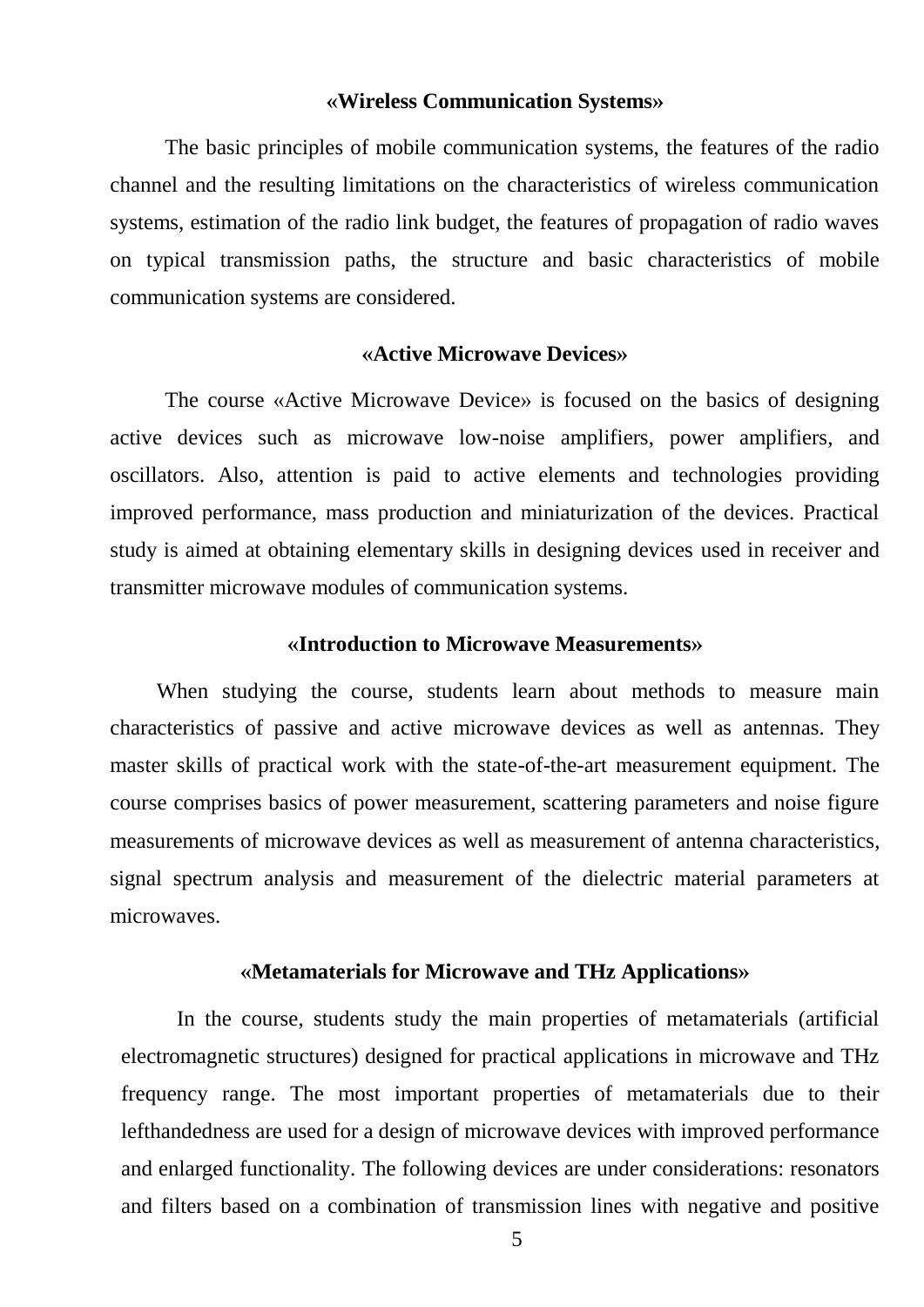dispersion, high impedance surfaces, multi-band passive devices, tunable devices, photonic band-gap metamaterials. The practical study focuses on obtaining basic skills for designing devices that are used in receiving modules of communication systems: miniature passive microwave devices, screening structures, printed antennas etc.

## **«Microwave Devices of Telecommunication Systems»**

The course «Microwave Devices of Telecommunication Systems» covers the design basics of microwave devices used in modern wireless communication systems. Practical exercises allow students to get the basic skills of designing miniature passive microwave devices, low-noise transistor amplifiers, power amplifiers, oscillators, and printed antennas.

# **«Academic Internship (Research Project (Acquiring Basic Research Skills)»**

# **«Internship (Research Project)»**

# **«Internship (Pre-degree Internship)»**

# **«State Final Examination»**

The State final attestation includes defense of the graduation qualification work. The State final attestation is the last mastering stage of the basic educational program.

The training level of graduates for performance of their professional tasks and compliance of their training with the requirements of the State Standard are assessed in the course of the State final attestation.

# **«Modern Problems of Radioelectronics»**

The discipline aims to acquaint students with modern achievements in the field of radio engineering and radio electronics in various areas: signal processing devices and navigation systems; microwave technology, antennas and devices; radio systems; laser technology in electronics; information satellite systems and technologies; telecommunications and intelligent networks; data transmission and protection in information systems; semiconductor electronics and nanoelectronic; design and